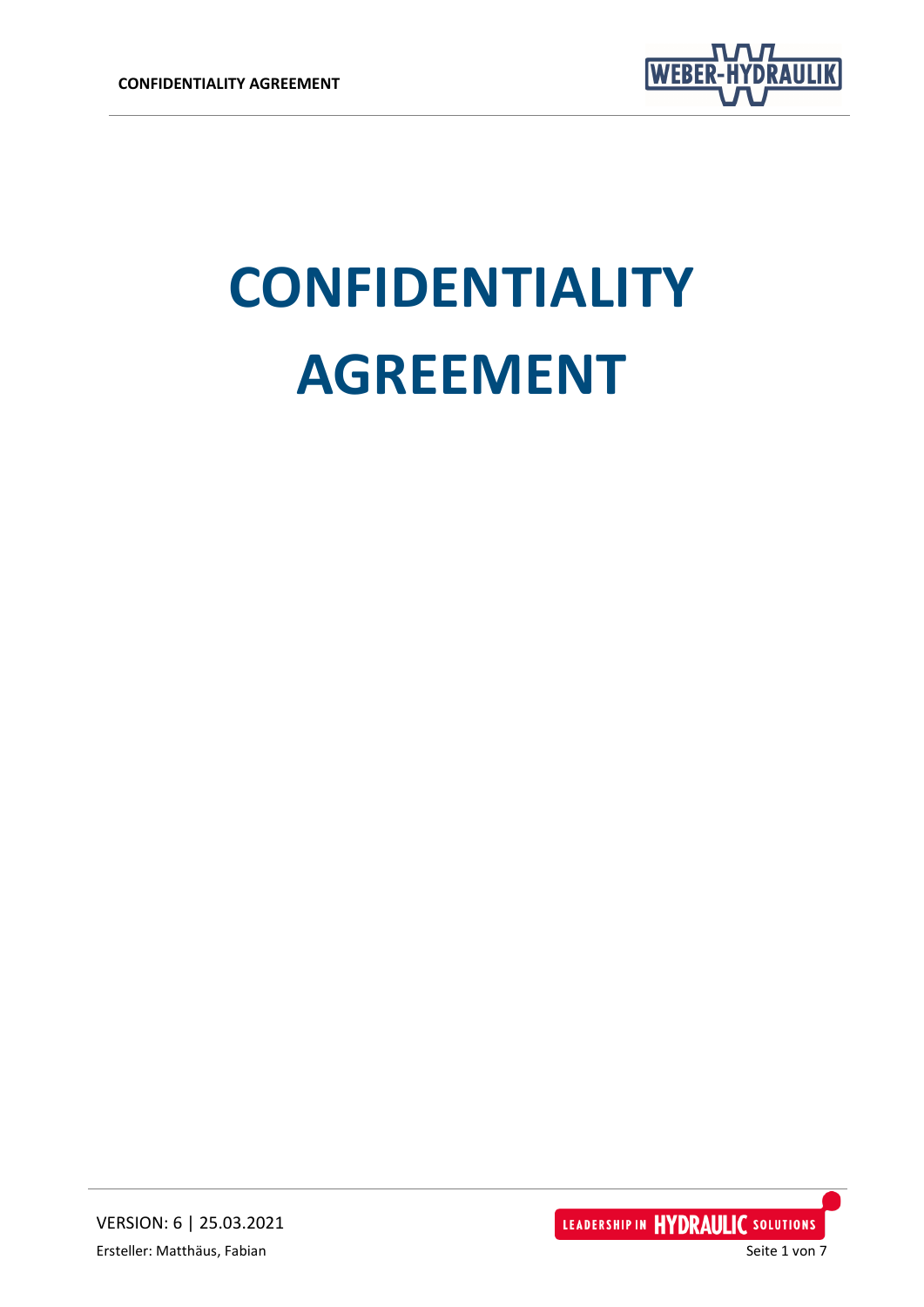

# **Table of Contents**

#### BETWEEN

#### **WEBER-HYDRAULIK GMBH HEILBRONNER STR. 30 74363 GÜGLINGEN**

--hereafter called "WEBER-HYDRAULIK" –

AND

-- HEREAFTER DESIGNATED AS "COMPANY "--

#### **WEBER-HYDRAULIK and COMPANY jointly referred to as "Parties"**

the following is agreed:

WEBER-HYDRAULIK and COMPANY are planning to discuss potential possibilities of cooperation on the field of hydraulics. For this purpose WEBER-HYDRAULIK and COMPANY provide and share confidential business secrets (information, data and technical know-how) to each other. Therefore the Parties agree as follows:

LEADERSHIP IN HYDRAULIC SOLUTIONS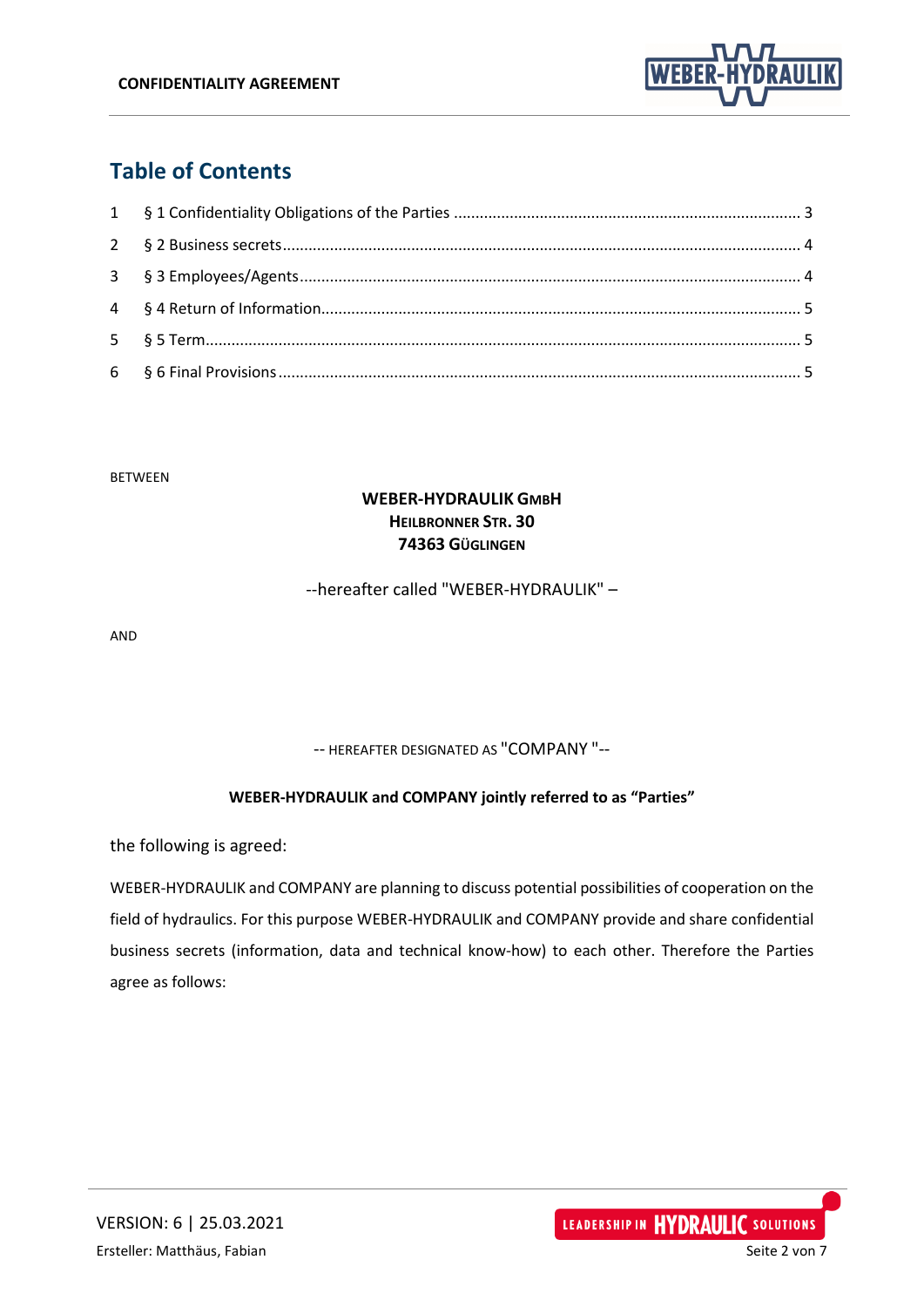

## <span id="page-2-0"></span>**1 § 1 Confidentiality Obligations of the Parties**

- (1) Herewith COMPANY undertakes towards WEBER-HYDRAULIK group (affiliated companies) to keep secret and confidential all business secrets of WEBER-HYDRAULIK which have become known to COMPANY in the course of the cooperation between the Parties and not to use such business secrets for its own commercial purposes outside the frame of the Project described above between WEBER-HYDRAULIK and COMPANY. COMPANY indemnifies WEBER-HYDRAULIK for all damages arising out of the breach of this confidentiality agreement.
- (2) Herewith WEBER-HYDRAULIK undertakes towards COMPANY to keep secret and confidential all business secrets of COMPANY which have become known to WEBER-HYDRAULIK in the course of the cooperation between the Parties and not to use such business secrets for its own commercial purposes outside the frame of the Project described above between WEBER-HYDRAULIK and COMPANY. WEBER-HYDRAULIK indemnifies COMPANY for all damages arising out of the breach of this confidentiality agreement.
- (3) Both parties shall have the right to provide their respective subsidiaries and affiliated companies in the sense of § 15 ff AktG (German Stock Corporation Act) with confidential information received from the other party as far as necessary or useful for the cooperation between the parties. The parties guarantee that their respective subsidiaries and affiliated companies in the sense of § 15 ff AktG (German Stock Corporation Act) shall comply with the secrecy obligations under this agreement.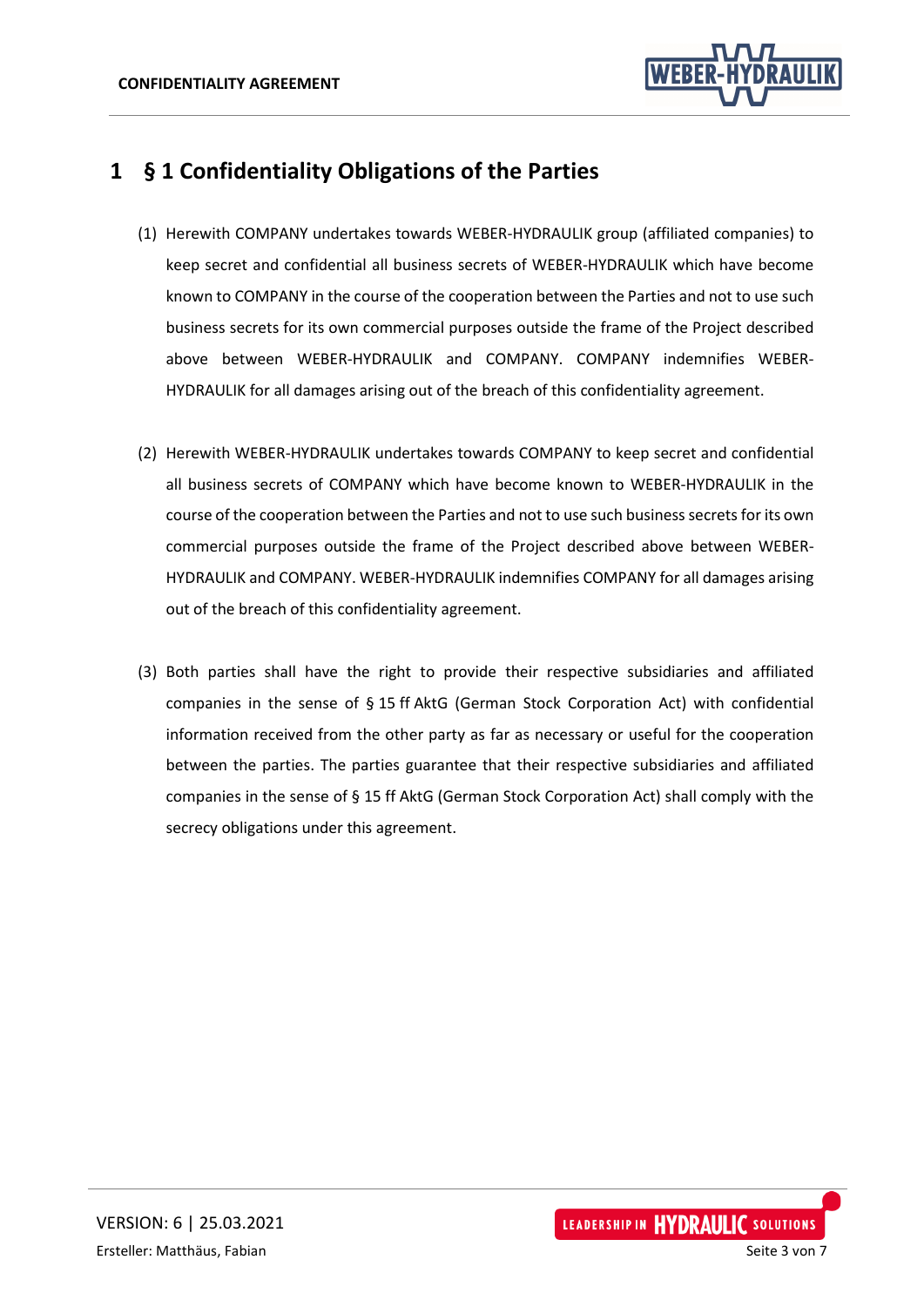

### <span id="page-3-0"></span>**2 § 2 Business secrets**

- (1) Business secrets in the meaning of this agreement are all information relating to the business of either WEBER-HYDRAULIK or COMPANY
	- which are not or do not become publicly known, whereby publicly means all information which is easily available to third parties by using public sources or which either WEBER-HYDRAULIK or COMPANY itself is generally offering to the public.
	- which has not been obtained lawfully by third parties or
	- which has not been developed independently by the other party
- (2) The burden of proof that information relating to the business of one party is not a business secret of this party lays principally with the other party.
- (3) Business secrets in this meaning are especially technical secrets, such as constructions, designs, technical know-how, drawings, electronic data files relating to constructions or design of products and construction manuals. Commercial business secrets are especially customer lists and customer addresses, details of orders or of offers to customers or of negotiations with customers, calculation principles and information related to the financial situation of either WEBER-HYDRAULIK or COMPANY.

## <span id="page-3-1"></span>**3 § 3 Employees/Agents**

- (1) WEBER-HYDRAULIK and COMPANY guarantee that their respective directors, officers, employees or agents will not willfully or negligently disclose business secrets of the other parties to this contract to third parties or use them for their own commercial purposes.
- (2) Furthermore the Parties shall not no matter whether directly or through consultants approach actively employees of the other party in order to induce them to leave the services of their employer and join the approaching party. This obligation shall be in force for the period of this agreement plus two more years after termination of this agreement.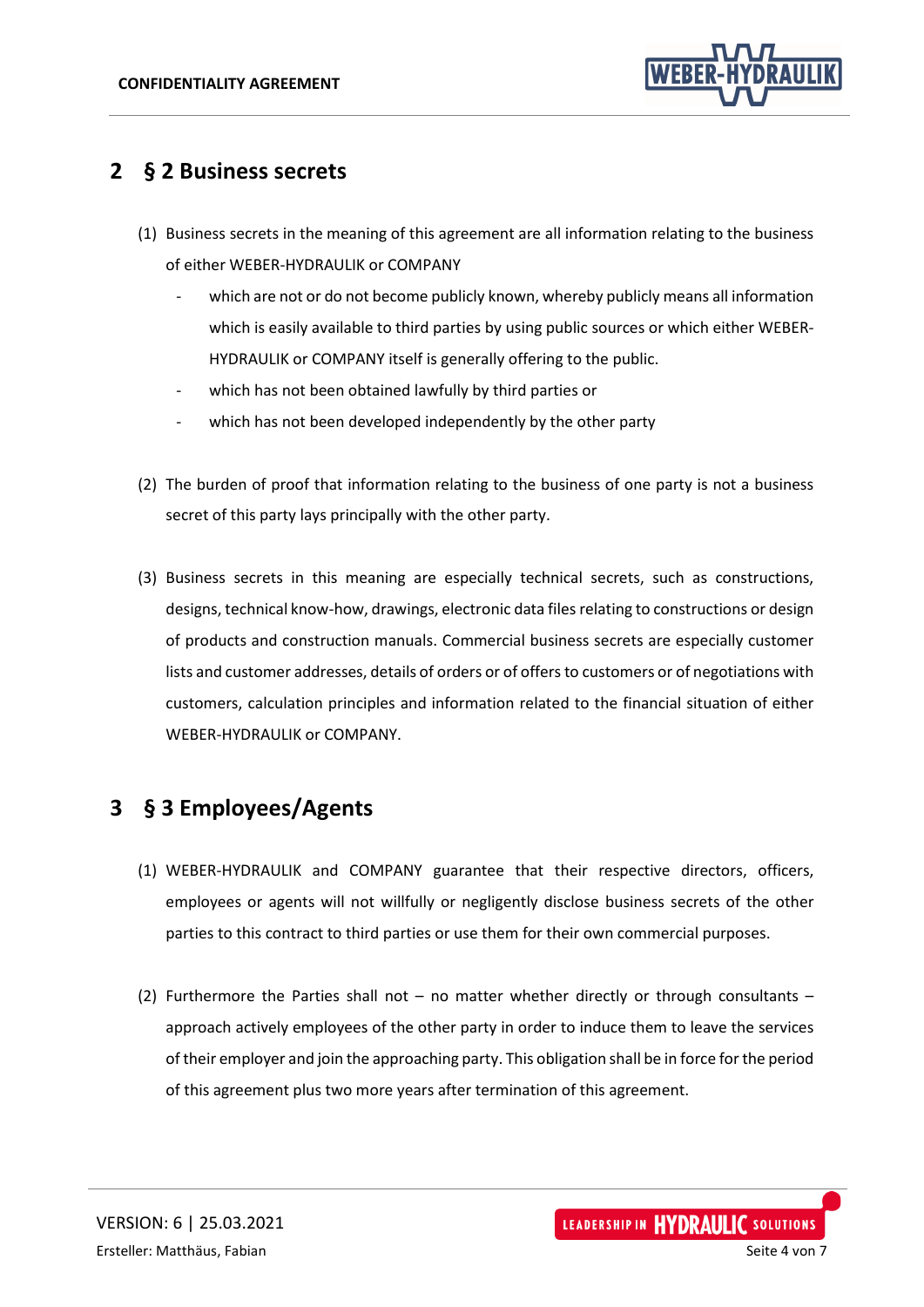

## <span id="page-4-0"></span>**4 § 4 Return of Information**

Within 10 days following termination of this agreement either party shall return to the other party all documents and drawings which they received from the other party and shall not retain copies thereof. Electronic information has to be deleted completely and the deletion has to be confirmed to either WEBER-HYDRAULIK or COMPANY in writing.

### <span id="page-4-1"></span>**5 § 5 Term**

This agreement has an indefinite term and can be terminated by either party giving one months' notice to the end of the following month to the other party. The obligations of this confidentiality agreement except those mentioned in second paragraph of § 3 shall remain in force thereafter for a period of 5 years.

### <span id="page-4-2"></span>**6 § 6 Final Provisions**

- (1) This agreement shall be subject to German law. For all disputes arising out of this agreement the courts in Heilbronn (Federal Republic of Germany) shall have exclusive jurisdiction provided, however, that each party shall also have the right to file a law-suit with a court which has local jurisdiction for the respective defendant.
- (2) If one provision of this agreement should be or become invalid this does not affect the validity of the agreement as a whole. The invalid provision shall be replaced by a valid regulation which meets as closely as possible the economic purpose of the invalid clause.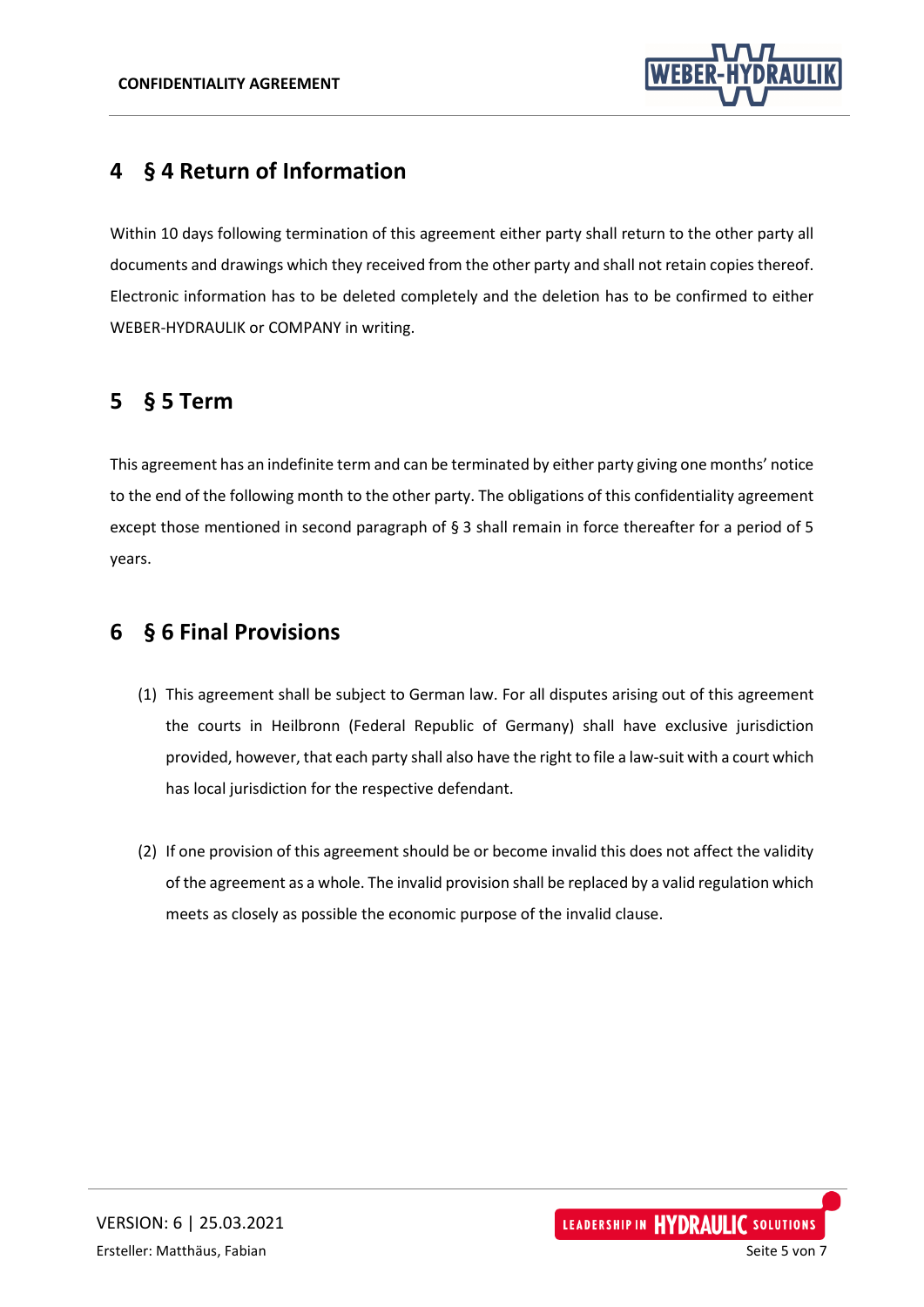

Any changes or amendments to this agreement shall be made in writing.

[Place, Date] [Place, Date]

…………………………………………….. ……………………………………………..

[WEBER-HYDRAULIK, Position] [COMPANY, Position]

…………………………………………….. ……………………………………………..

…………………………………………….. [Place, Date]

…………………………………………….. [WEBER-HYDRAULIK, Position]